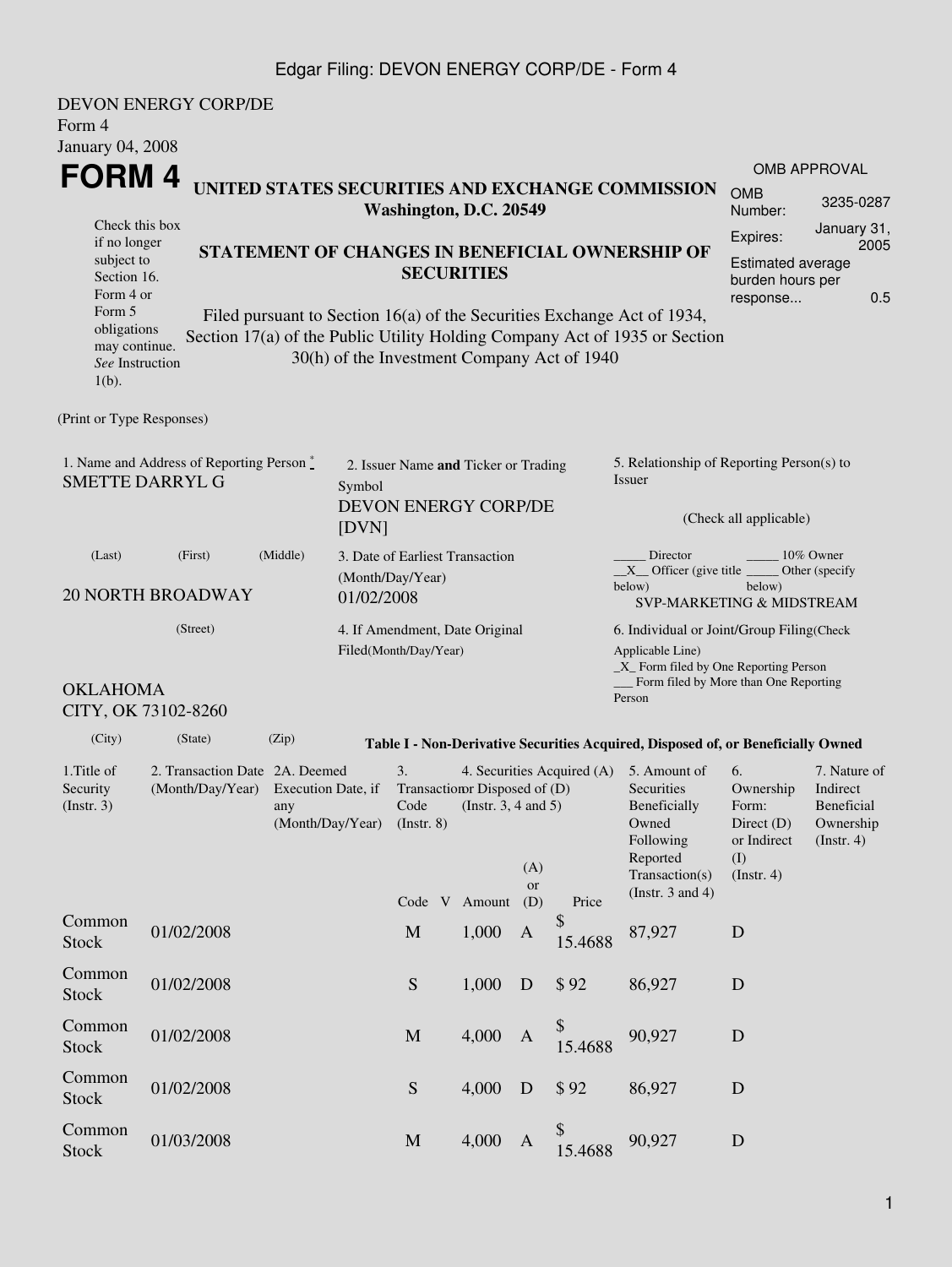#### Edgar Filing: DEVON ENERGY CORP/DE - Form 4

| Common<br>Stock | 01/03/2008 | S |  | 4,000 D $\frac{9}{93.2578}$        | 86,927 |  |
|-----------------|------------|---|--|------------------------------------|--------|--|
| Common<br>Stock | 01/03/2008 | M |  | 8,000 A $^{3}_{15,4688}$ 94,927    |        |  |
| Common<br>Stock | 01/03/2008 | S |  | 8,000 D $\frac{9}{93.2578}$ 86,927 |        |  |

Reminder: Report on a separate line for each class of securities beneficially owned directly or indirectly.

**Persons who respond to the collection of information contained in this form are not required to respond unless the form displays a currently valid OMB control number.** SEC 1474 (9-02)

**Table II - Derivative Securities Acquired, Disposed of, or Beneficially Owned (***e.g.***, puts, calls, warrants, options, convertible securities)**

| 1. Title of<br>Derivative<br>Security<br>(Insert. 3)   | 2.<br>Conversion<br>or Exercise<br>Price of<br>Derivative<br>Security | 3. Transaction Date 3A. Deemed<br>(Month/Day/Year) | Execution Date, if<br>any<br>(Month/Day/Year) | 4.<br>Code<br>$($ Instr. $8)$ | 6. Date Exercisable and<br>5. Number<br><b>Transaction fDerivative</b><br><b>Expiration Date</b><br>Securities<br>(Month/Day/Year)<br>Acquired<br>$(A)$ or<br>Disposed of<br>(D)<br>$($ Instr. 3, 4,<br>and $5)$ |       | 7. Title and Amour<br><b>Underlying Securit</b><br>(Instr. 3 and 4) |                    |                        |                                            |
|--------------------------------------------------------|-----------------------------------------------------------------------|----------------------------------------------------|-----------------------------------------------|-------------------------------|------------------------------------------------------------------------------------------------------------------------------------------------------------------------------------------------------------------|-------|---------------------------------------------------------------------|--------------------|------------------------|--------------------------------------------|
|                                                        |                                                                       |                                                    |                                               | Code                          | V(A)                                                                                                                                                                                                             | (D)   | Date<br>Exercisable                                                 | Expiration<br>Date | Title                  | Amo<br><sub>or</sub><br>Num<br>of<br>Share |
| Incentive<br><b>Stock Option</b><br>(right to buy)     | \$15.4688                                                             | 01/02/2008                                         |                                               | M                             |                                                                                                                                                                                                                  | 1,000 | 08/29/2000                                                          | 12/09/2009         | Common<br><b>Stock</b> | 1,0                                        |
| Incentive<br><b>Stock Option</b><br>(right to buy)     | \$15.4688                                                             | 01/03/2008                                         |                                               | M                             |                                                                                                                                                                                                                  | 4,000 | 08/29/2000                                                          | 12/09/2009         | Common<br><b>Stock</b> | 4,0                                        |
| Non-Qualified<br><b>Stock Option</b><br>(right to buy) | \$15.4688                                                             | 01/02/2008                                         |                                               | M                             |                                                                                                                                                                                                                  | 4,000 | 08/29/2000                                                          | 12/09/2009         | Common<br><b>Stock</b> | 4,0                                        |
| Non-Qualified<br><b>Stock Option</b><br>(right to buy) | \$15.4688                                                             | 01/03/2008                                         |                                               | M                             |                                                                                                                                                                                                                  | 8,000 | 08/29/2000                                                          | 12/09/2009         | Common<br>Stock        | 8,0                                        |

# **Reporting Owners**

**Reporting Owner Name / Address**

```
Relationships
```
Director 10% Owner Officer Context Community Community Community Community Community Community Community Community Community Community Community Community Community Community Community Community Community Community Communi